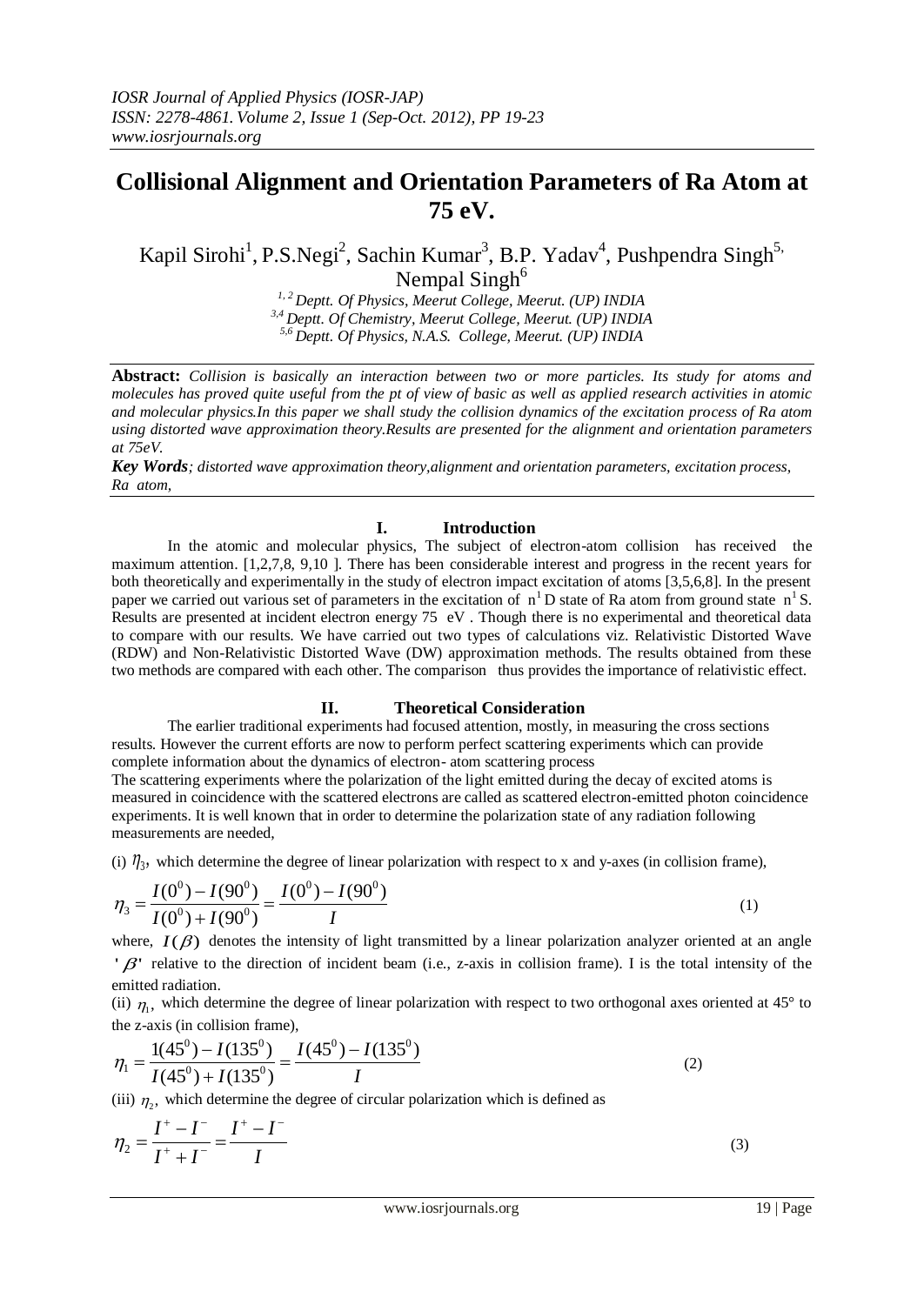where, I<sup>+</sup> and I<sup>-</sup> are intensities of light transmitted by polarization analyzers with positive (i.e. left handed circularly (LHC) polarized light) and negative helicities i.e. (right handed circularly (RHC) polarized light respectively.

Stokes parameters gives us complete information about the S-D excitation process. But for a better physical interpretation of stokes parameters we may also express them in terms of these parameters.

$$
L_{\perp} = -2P_3 (1 - h), \tag{4}
$$

$$
h = \frac{(1+P_1)(1-P_4)}{4 - (1-P_1)(1-P_4)}.\tag{5}
$$

$$
P_{\ell}e^{2iy} = P_1 + iP_2,\tag{6}
$$

Where

 $L_{\perp}$  is the angular momentum transferred perpendicular to the scattering plane, (Also called orientation of excited state of charge cloud of the atom)

 $\gamma$  is the alignment angle of charge cloud of the exited *D* state,

*h* is the height of charge cloud

 $P_{\ell}$  is the linear polarization.

Though the S-D excitation process is triple coincidence (D-P-S) The helicity of P-S photon is

'+' or '-' so above relations can be written as  $\tilde{L}^+_{\perp}, \tilde{L}^-_{\perp}, \tilde{\gamma}^+$ ,  $\tilde{\gamma}^-$  defined as

$$
\tilde{\gamma}^{\pm} = \tan^{-1}\left(\frac{p_{\frac{1}{2}}^{\pm}}{p_{\frac{1}{2}}^{\pm}}\right),\tag{7}
$$

$$
\tilde{L}_{\perp}^{\pm} = -2P_3^{\pm} (1 - \tilde{h}^{\pm}), \tag{8}
$$

Where

$$
\widetilde{h} \pm \frac{\left(1 + P_{\pm}^{\pm}\right)\left(1 - P_{\pm}^{\pm}\right)}{4 - \left(1 - P_{\pm}^{\pm}\right)\left(1 - P_{\pm}^{\pm}\right)},\tag{9}
$$

### **III. Distorted Wave Approximation Theory**

Consider electrons having energy 'E<sub>i</sub>' incident on an atom (with nuclear charge 'Z' and N electrons) in ground state, denoted by 'a'. As a result of collision, electrons excite the target to a higher state, denoted by 'b' and they scattered with energy  $'E<sub>b</sub>$ .

Than the T-matrix for the electron-impact excitation of an atom from initial state i to final state f in distorted wave approximation can be written as.

$$
T_{if}^{DW} = \left\langle \chi_f^-(1, 2, \dots, N+1) \left| V - U_f(N+1) \right| \chi_i^+(1, 2, \dots, N+1) \right\rangle
$$
\nwhere V is the target projectile interaction given by

\n
$$
\left\langle \chi_f^-(1, 2, \dots, N+1) \left| V - U_f(N+1) \right| \right\rangle \tag{10}
$$

where V is the target-projectile interaction given by

$$
V = -\frac{Z}{r_{N+1}} + \sum_{j=1}^{N} \frac{1}{|r_j - r_{N+1}|}
$$
(11)

Where  $r_i = (i=1, 2, \ldots, N)$  is the position cordinate of the target electrons and  $r_{n+1}$  is the projectile electron with respect to the nucleus of the atom.

 $U_f$  is the distertion potential which is taken to be a function of radial cordinates of the projectile electrons only.

The wave function  $X_{if}^{+(-)}$  is the combined wave function of the target atomic wave function  $\phi_{if}$  and the projectile electron distorted wave function  $f_{i(f)}^{DW+(-)}$  $(f)$  $DW + ($  $f_{i(f)}^{DW+(-)}$ 

$$
\chi_{if}^{+(-)}(1,2, \ldots, N+1) = A\Phi_{if}(1,2, \ldots, N) \ F_{if}^{DW+(-)}(k_{i(f)}, N+1) \tag{12}
$$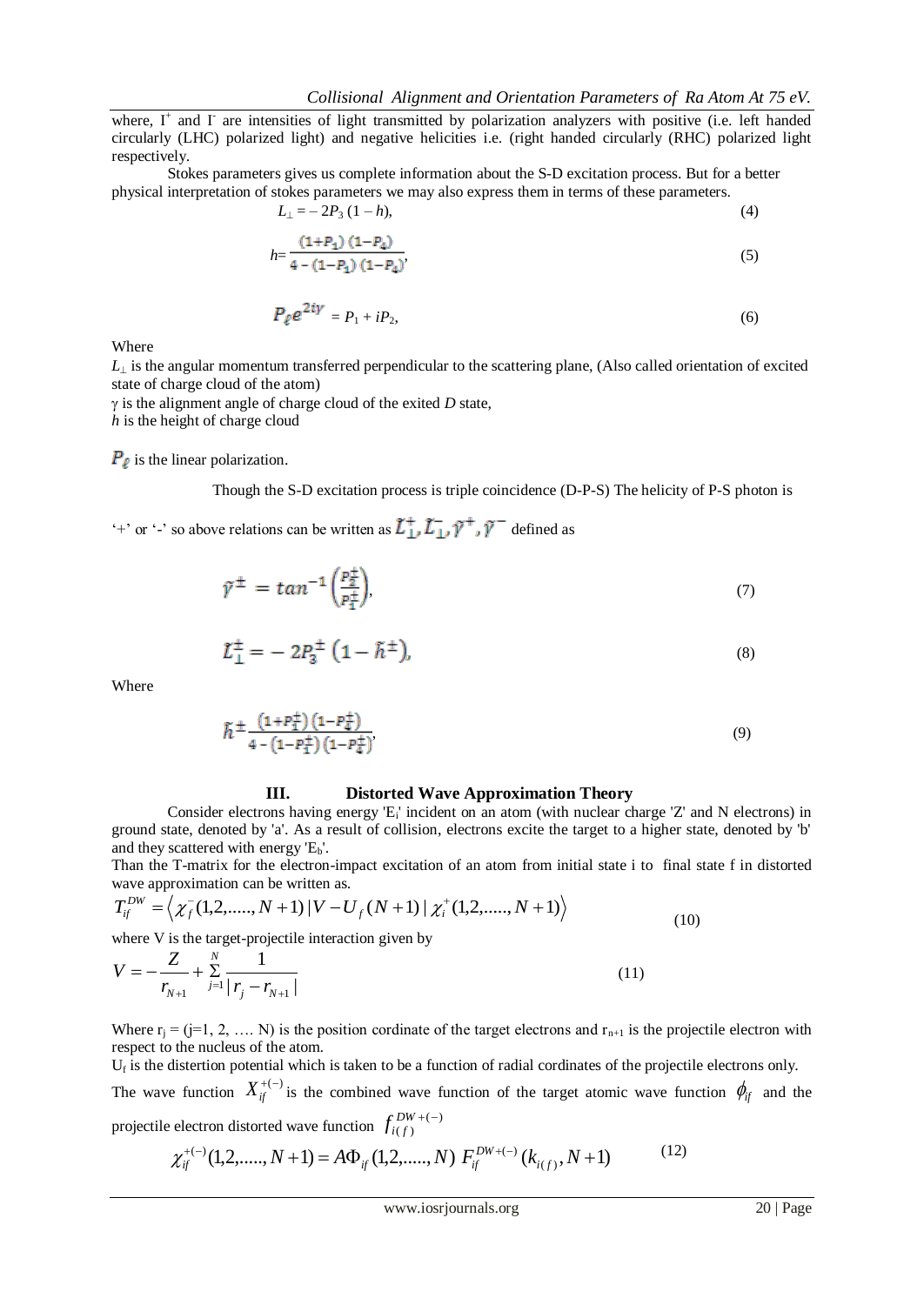$k_{i(f)}$  is the projectile electron and scattered electron wave vector after the excitation process. A is the antisymmetrization operator which takes into account the effect of electron exchange between projectile and target atom electrons.

**3.1 Non-Relativistic Distorted wave Approximation Theory :** In the non-relativistic distorted wave (DW) method the target is described by Hartree-Fock wave functions which is obtained by Fisher code [4] and distorted wave projectile electron wave function are obtained by solving Schrodinger wave equation.

**3.2 Relativistic Distorted wave Approximation Theory :** In the relativistic distorted wave (RDW) method, the target atom is represented by multi-configuration Dirac-Fock wave functions which is obtained by using Graphs 92 programme of Prapia [11] and the projectile wave function are obtained by Dirac equations.



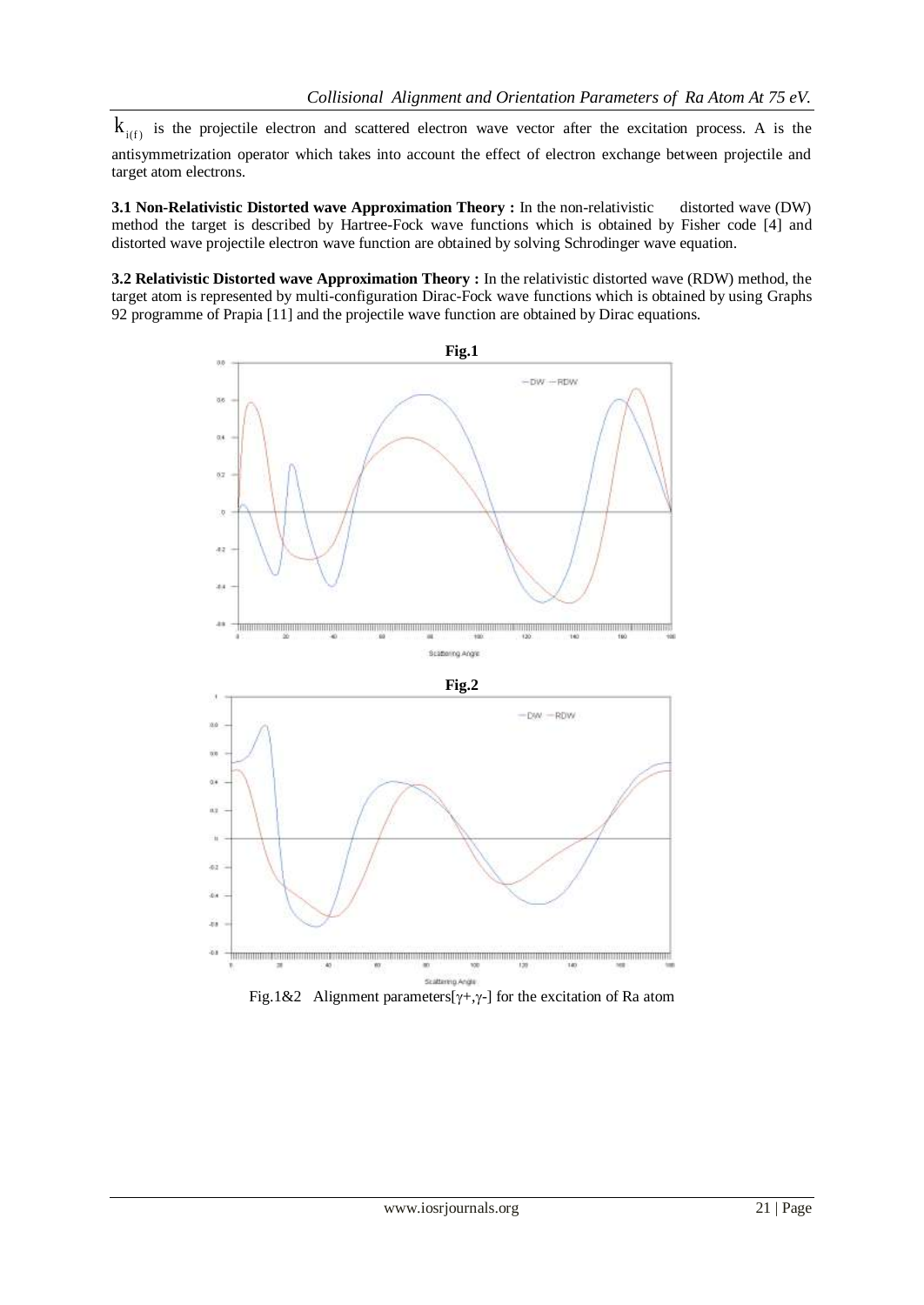

**IV. Result and Discussion** : carried out the calculations for Here we have carried out the calculations for achieving the various set of parameters( $L_1^+, L_1^-, \tilde{\gamma}^-, \tilde{\gamma}^-$ ) for the excitation of Ra atom from ground state  $6^1$  S to the excited state  $6^1$  D state by the electron impact at 75 eV . We do not have any other theoretical or experimental data to compare with our calculations. We therefore compare the two types of calculations using DW and RDW. We find that both DW and RDW calculations agree qualitatively and quantatively in reasonable manners at this energy level.